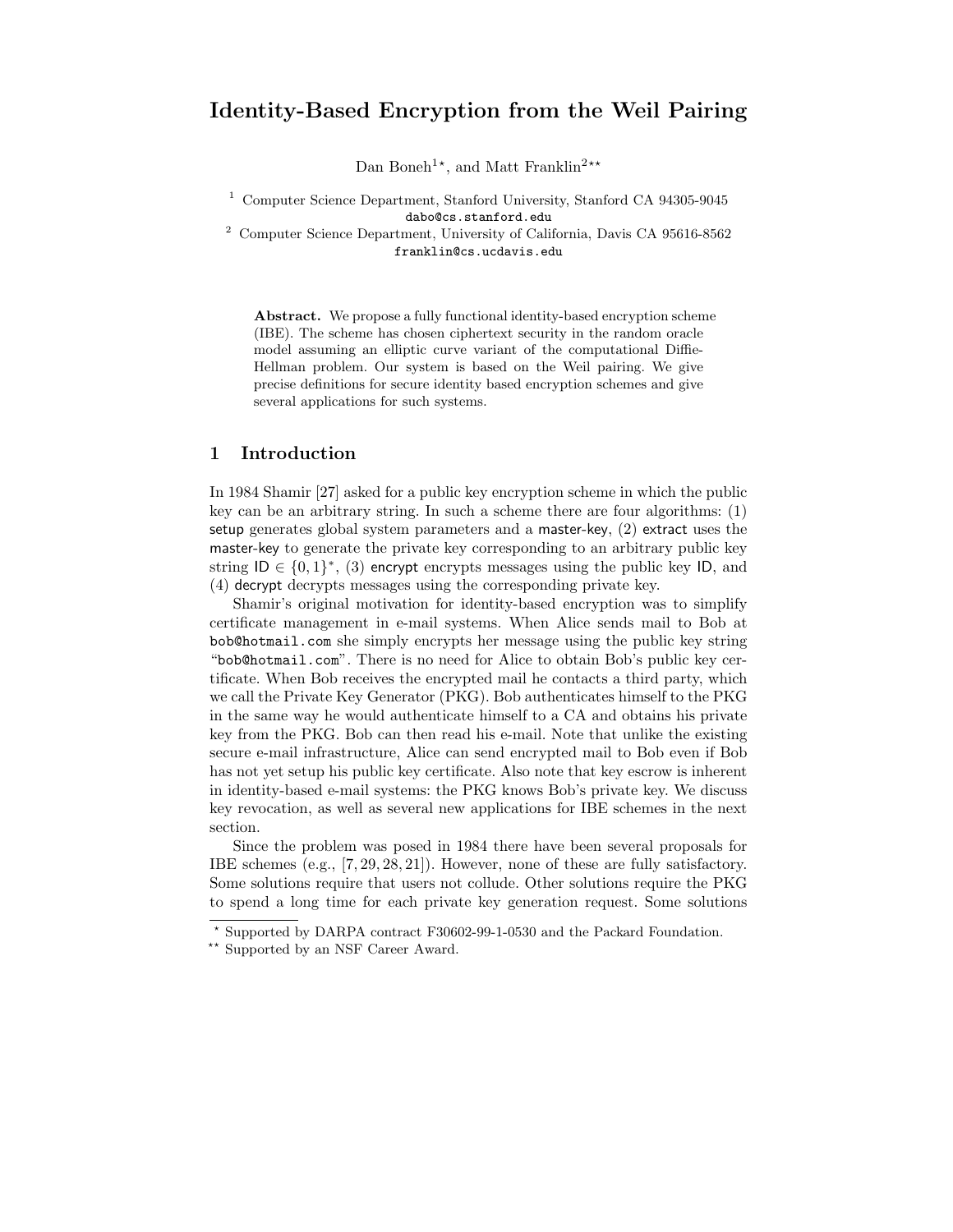require tamper resistant hardware. It is fair to say that constructing a usable IBE system is still an open problem. Interestingly, the related notions of identitybased signature and authentication schemes, also introduced by Shamir [27], do have satisfactory solutions [11, 10].

In this paper we propose a fully functional identity-based encryption scheme. The performance of our system is comparable to the performance of ElGamal encryption in  $\mathbb{F}_p^*$ . The security of our system is based on a natural analogue of the computational Diffie-Hellman assumption on elliptic curves. Based on this assumption we show that the new system has chosen ciphertext security in the random oracle model. Using standard techniques from threshold cryptography [14, 15] the PKG in our scheme can be distributed so that the master-key is never available in a single location. Unlike common threshold systems, we show that robustness for our distributed PKG is free.

Our IBE system can be built from any bilinear map  $e : \mathbb{G}_1 \times \mathbb{G}_1 \to \mathbb{G}_2$ between two groups  $\mathbb{G}_1, \mathbb{G}_2$  as long as a variant of the Computational Diffie-Hellman problem in  $\mathbb{G}_1$  is hard. We use the Weil pairing on elliptic curves as an example of such a map. Until recently the Weil pairing has mostly been used for attacking elliptic curve systems [22, 13]. Joux [17] recently showed that the Weil pairing can be used for "good" by using it in a protocol for three party one round Diffie-Hellman key exchange. Using similar ideas, Verheul [30] recently constructed an ElGamal encryption scheme where each public key has two corresponding private keys. In addition to our identity-based encryption scheme, we show how to construct an ElGamal encryption scheme with "built-in" key escrow, i.e., where one global escrow key can decrypt ciphertexts encrypted under any public key.

To argue about the security of our IBE system we define chosen ciphertext security for identity-based encryption. Our model is slightly stronger than the standard model for chosen ciphertext security [25, 1]. While mounting a chosen ciphertext attack on the public key ID, the attacker could ask the PKG for the private key of some public key  $\mathsf{ID}' \neq \mathsf{ID}$ . This private key might help the attacker. Hence, during the chosen ciphertext attack we allow the attacker to obtain the private key for any public key of her choice other than the one on which the attacker is being challenged. Even with the help of such queries the attacker should have negligible advantage in defeating the semantic security of the system.

The rest of the paper is organized as follows. Several applications of identitybased encryption are discussed in Section 1.1. We then give precise definitions and security models in Section 2. Basic properties of the Weil pairing – sufficient for an understanding of our constructions – are discussed in Section 3. Our main identity-based encryption scheme is presented in Section 4. Some extensions and variations (efficiency improvements, distribution of the master-key) are considered in Section 5. Our construction for ElGamal encryption with a global escrow key is described in Section 6. Conclusions and open problems are discussed in Section 7.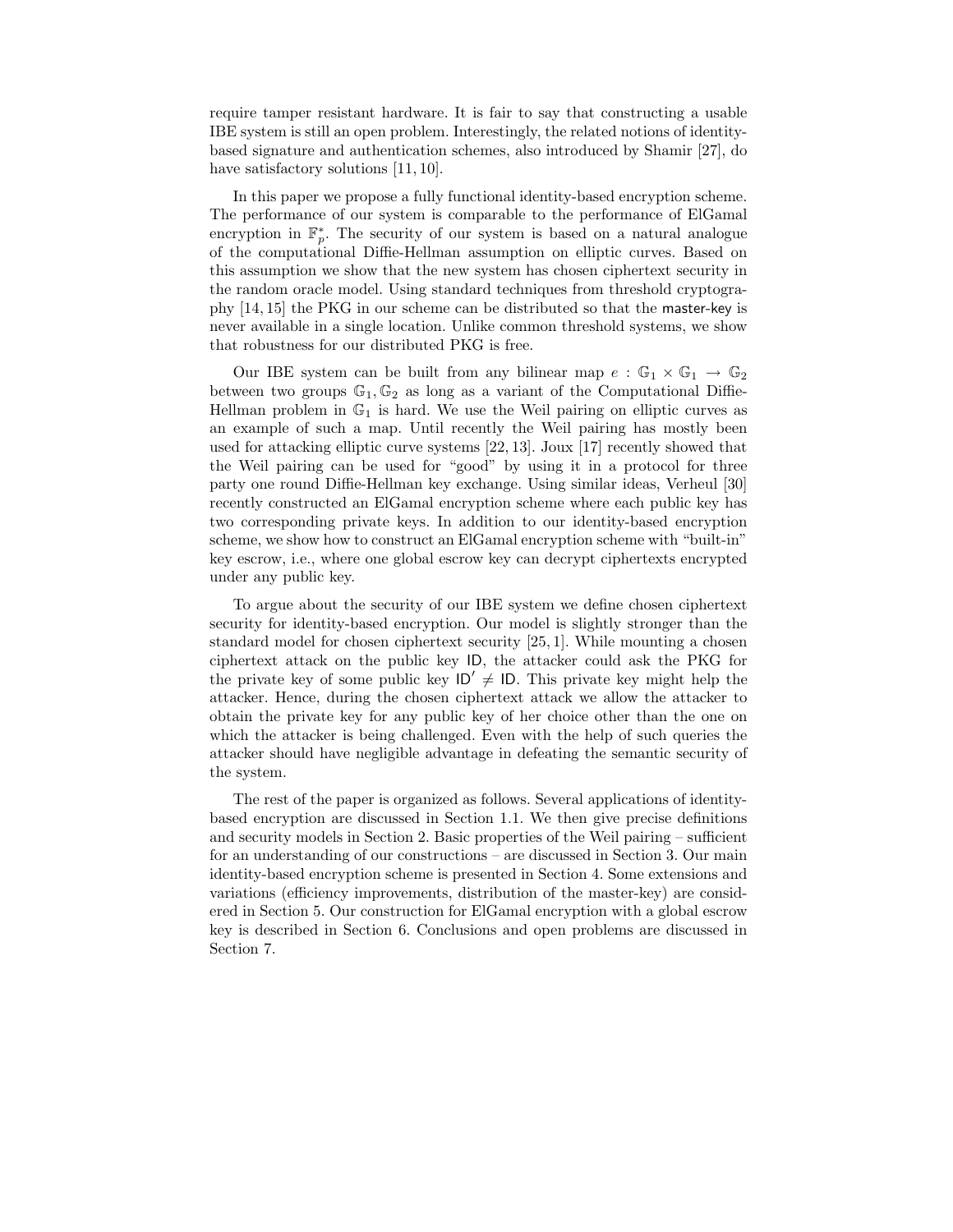#### 1.1 Applications for Identity-Based Encryption

The original motivation for identity-based encryption is to help the deployment of a public key infrastructure. In this section, we show several other unrelated applications.

Revocation of Public Keys Public key certificates contain a preset expiration date. In an IBE system key expiration can be done by having Alice encrypt email sent to Bob using the public key: "bob@hotmail.com  $\parallel$  current-year". In doing so Bob can use his private key during the current year only. Once a year Bob needs to obtain a new private key from the PKG. Hence, we get the effect of annual private key expiration. Note that unlike the existing PKI, Alice does not need to obtain a new certificate from Bob every time Bob refreshes his certificate.

One could potentially make this approach more granular by encrypting e-mail for Bob using "bob@hotmail.com  $\parallel$  current-date". This forces Bob to obtain a new private key every day. This might be feasible in a corporate PKI where the PKG is maintained by the corporation. With this approach key revocation is quite simple: when Bob leaves the company and his key needs to be revoked, the corporate PKG is instructed to stop issuing private keys for Bob's e-mail address. The interesting property is that Alice does not need to communicate with any third party to obtain Bob's daily public key. This approach enables Alice to send messages into the future: Bob will only be able to decrypt the e-mail on the date specified by Alice (see [26, 8] for methods of sending messages into the future using a stronger security model).

Delegation of Decryption Keys Another application for IBE systems is delegation of decryption capabilities. We give two example applications. In both applications the user Bob plays the role of the PKG. Bob runs the setup algorithm to generate his own IBE system parameters params and his own master-key. Here we view params as Bob's public key. Bob obtains a certificate from a CA for his public key params. When Alice wishes to send mail to Bob she first obtains Bob's public key params and public key certificate.

1. Delegation to a laptop. Suppose Alice encrypts mail to Bob using the current date as the IBE encryption key (she uses Bob's params as the IBE system parameters). Since Bob has the master-key he can extract the private key corresponding to this IBE encryption key and then decrypt the message. Now, suppose Bob goes on a trip for seven days. Normally, Bob would put his private key on his laptop. If the laptop is stolen the private key is compromised. When using the IBE system Bob could simply install on his laptop the seven private keys corresponding to the seven days of the trip. If the laptop is stolen, only the private key for those seven days are compromised. The master-key is unharmed. This is analogous to the delegation scenario for signature schemes considered by Goldreich et al. [16].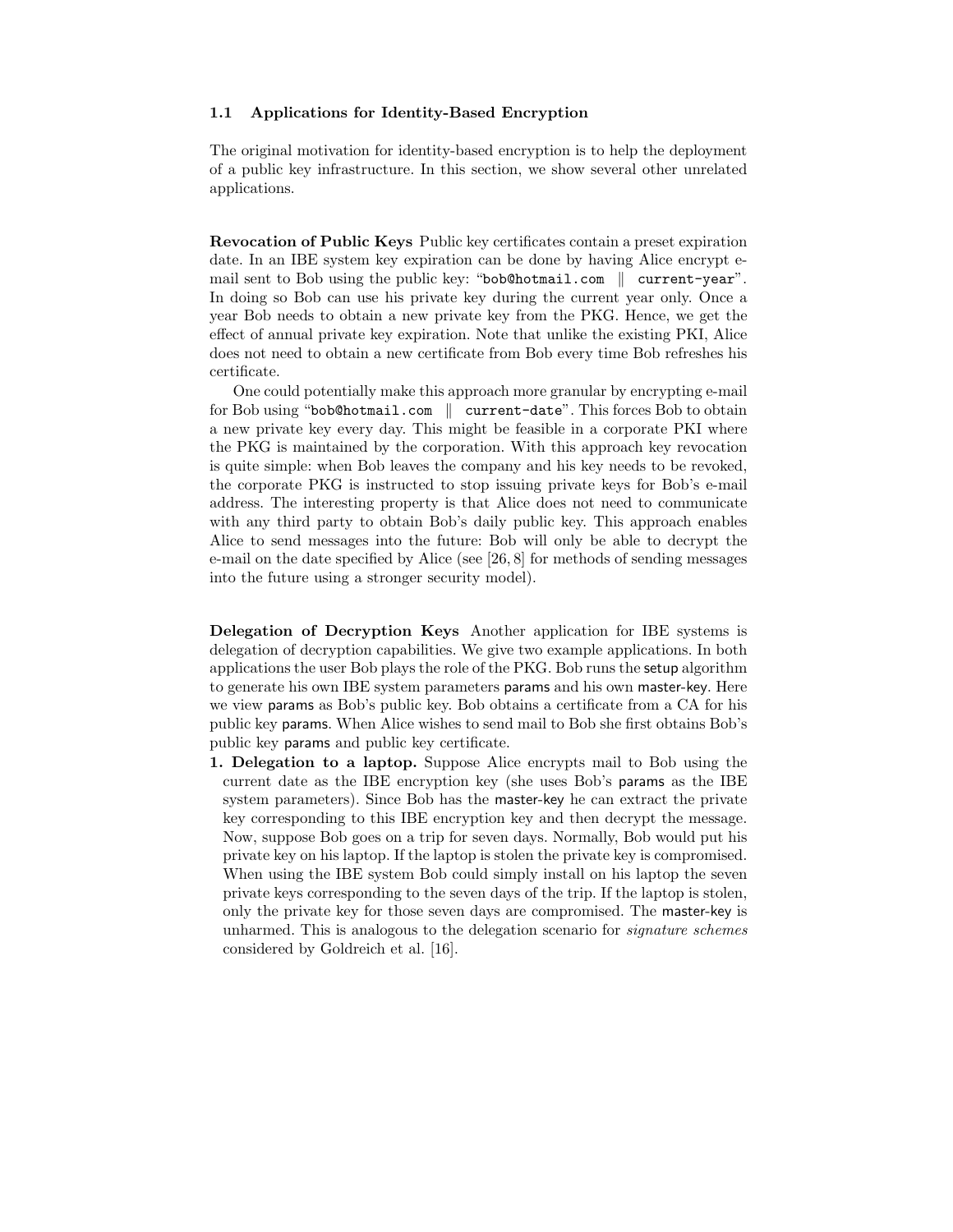2. Delegation of duties. Suppose Alice encrypts mail to Bob using the subject line as the IBE encryption key. Bob can decrypt mail using his master-key. Now, suppose Bob has several assistants each responsible for a different task (e.g. one is 'purchasing', another is 'human-resources', etc.). Bob gives one private key to each of his assistants corresponding to the assistant's responsibility. Each assistant can then decrypt messages whose subject line falls within its responsibilities, but it cannot decrypt messages intended for other assistants. Note that Alice only obtains a single public key from Bob (params), and she uses that public key to send mail with any subject line of her choice. The mail can only be read by the assistant responsible for that subject.

More generally, IBE can simplify various systems that manage a large number of public keys. Rather than storing a big database of public keys the system can either derive these public keys from usernames, or simply use the integers  $1, \ldots, n$  as distinct public keys.

### 2 Definitions

Bilinear Map. Let  $\mathbb{G}_1$  and  $\mathbb{G}_2$  be two cyclic groups of order q for some large prime q. In our system,  $\mathbb{G}_1$  is the group of points of an elliptic curve over  $\mathbb{F}_p$ and  $\mathbb{G}_2$  is a subgroup of  $\mathbb{F}_{p^2}^*$ . Therefore, we view  $\mathbb{G}_1$  as an additive group and  $\mathbb{G}_2$  as a multiplicative group. A map  $\hat{e}: \mathbb{G}_1 \times \mathbb{G}_1 \to \mathbb{G}_2$  is said to be *bilinear* if  $\hat{e}(aP, bQ) = \hat{e}(P, Q)^{ab}$  for all  $P, Q \in \mathbb{G}_1$  and all  $a, b \in \mathbb{Z}$ . As we will see in Section 3, the Weil pairing is an example of an efficiently computable nondegenerate bilinear map.

Weil Diffie-Hellman Assumption (WDH). Our IBE system can be built from any bilinear map  $\hat{e} : \mathbb{G}_1 \times \mathbb{G}_1 \to \mathbb{G}_2$  for which the following assumption holds: there is no efficient algorithm to compute  $\hat{e}(P, P)^{abc} \in \mathbb{G}_2$  from  $P, aP, bP, cP \in \mathbb{G}_1$ where  $a, b, c \in \mathbb{Z}$ . This assumption is precisely defined in Section 3. We note that this WDH assumption implies that the Diffie-Hellman problem is hard in the group  $\mathbb{G}_1$ .

Identity-Based Encryption. An identity-based encryption scheme is specified by four randomized algorithms: Setup, Extract, Encrypt, Decrypt:

- **Setup:** takes a security parameter  $k$  and returns params (system parameters) and master-key. The system parameters include a description of a finite message space  $M$ , and a description of a finite ciphertext space  $C$ . Intuitively, the system parameters will be publicly known, while the master-key will be known only to the "Private Key Generator" (PKG).
- Extract: takes as input params, master-key, and an arbitrary  $ID \in \{0,1\}^*$ , and returns a private key d. Here ID is an arbitrary string that will be used as a public key, and d is the corresponding private decryption key. The Extract algorithm extracts a private key from the given public key.
- **Encrypt:** takes as input params, ID, and  $M \in \mathcal{M}$ . It returns a ciphertext  $C \in \mathcal{C}$ .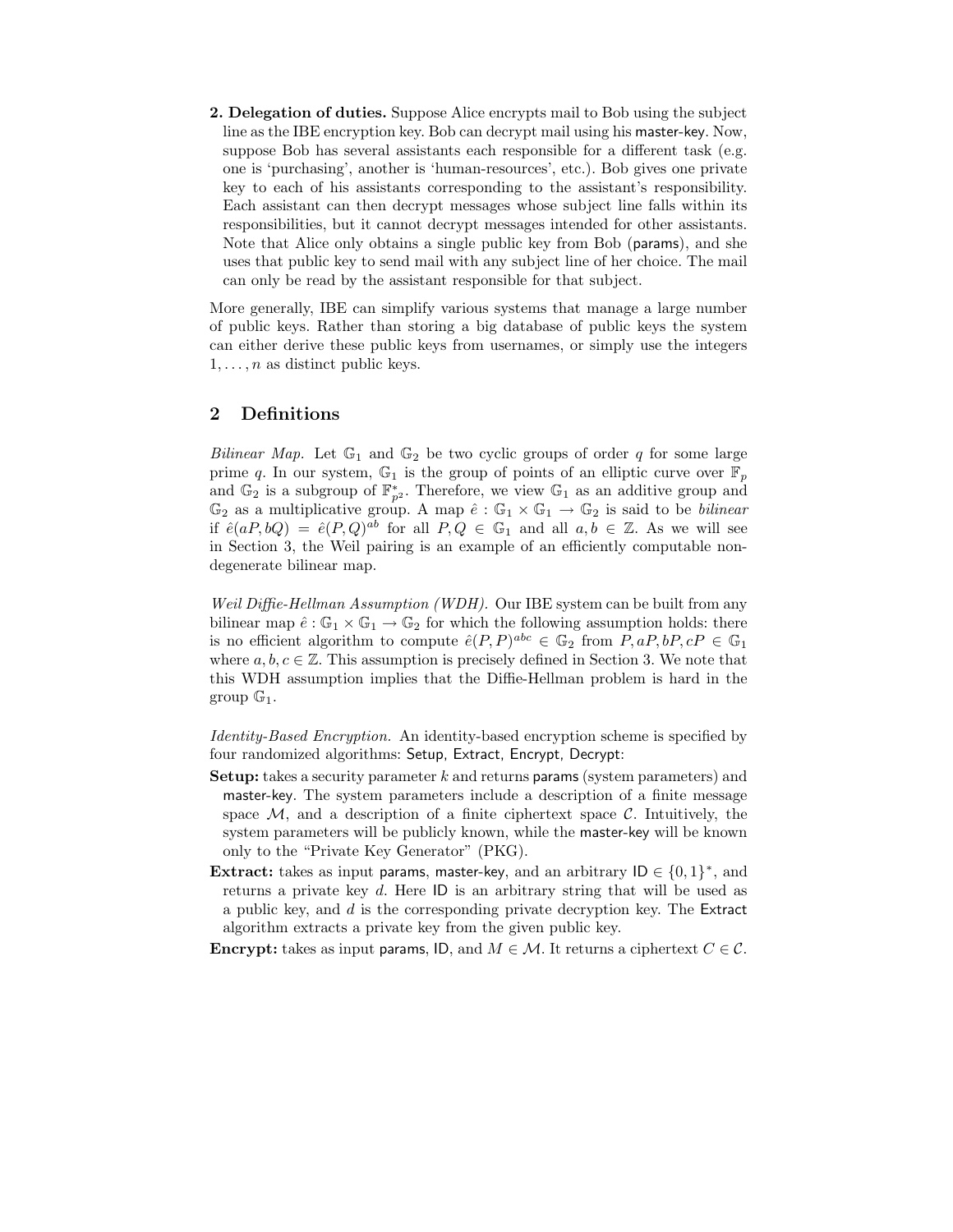**Decrypt:** takes as input params, ID,  $C \in \mathcal{C}$ , and a private key d. It return  $M \in \mathcal{M}$ .

These algorithms must satisfy the standard consistency constraint, namely when d is the private key generated by algorithm Extract when it is given ID as the public key, then

 $\forall M \in \mathcal{M} :$  Decrypt(params, ID,  $C, d$ ) = M where  $C =$  Encrypt(params, ID, M)

Chosen ciphertext security. Chosen ciphertext security (IND-CCA) is the standard acceptable notion of security for a public key encryption scheme [25, 1, 9]. Hence, it is natural to require that an identity-based encryption scheme also satisfy this strong notion of security. However, the definition of chosen ciphertext security must be strengthened a bit. The reason is that when an attacker attacks a public key ID in an identity-based system, the attacker might already possess the private keys of users  $ID_1, \ldots, ID_n$  of her choice. The system should remain secure under such an attack. Hence, the definition of chosen ciphertext security must allow the attacker to obtain the private key associated with any identity  $ID_i$  of her choice (other than the public key ID being attacked). We refer to such queries as private key extraction queries. Another difference is that the attacker is challenged on a public key ID of her choice (as opposed to a random public key).

We say that an identity-based encryption scheme is semantically secure against an adaptive chosen ciphertext attack (IND-ID-CCA) if no polynomially bounded adversary A has a non-negligible advantage against the Challenger in the following game:

- **Setup:** The challenger takes a security parameter  $k$  and runs the Setup algorithm. It gives the adversary the resulting system parameters params. It keeps the master-key to itself.
- **Phase 1:** The adversary issues queries  $q_1, \ldots, q_m$  where query  $q_i$  is one of:
	- Extraction query  $\langle \mathbf{I} \mathbf{D}_i \rangle$ . The challenger responds by running algorithm Extract to generate the private key  $d_i$  corresponding to the public key  $\langle \mathbf{D}_i \rangle$ . It sends  $d_i$  to the adversary.
	- Decryption query  $\langle \mathsf{ID}_i, C_i \rangle$ . The challenger responds by running algorithm Extract to generate the private key  $d_i$  corresponding to  $\mathsf{ID}_i$ . It then runs algorithm Decrypt to decrypt the ciphertext  $C_i$  using the private key  $d_i$ . It sends the resulting plaintext to the adversary.

These queries may be asked adaptively, that is, each query  $q_i$  may depend on the replies to  $q_1, \ldots, q_{i-1}$ .

Challenge: Once the adversary decides that Phase 1 is over it outputs two plaintexts  $M_0, M_1 \in \mathcal{M}$  and an identity ID on which it wishes to be challenged. The only constraint is that ID did not appear in any private key extraction query in Phase 1.

The challenger picks a random bit  $b \in \{0, 1\}$  and sets  $C =$  Encrypt(params, ID,  $M_b$ ). It sends C as the challenge to the adversary.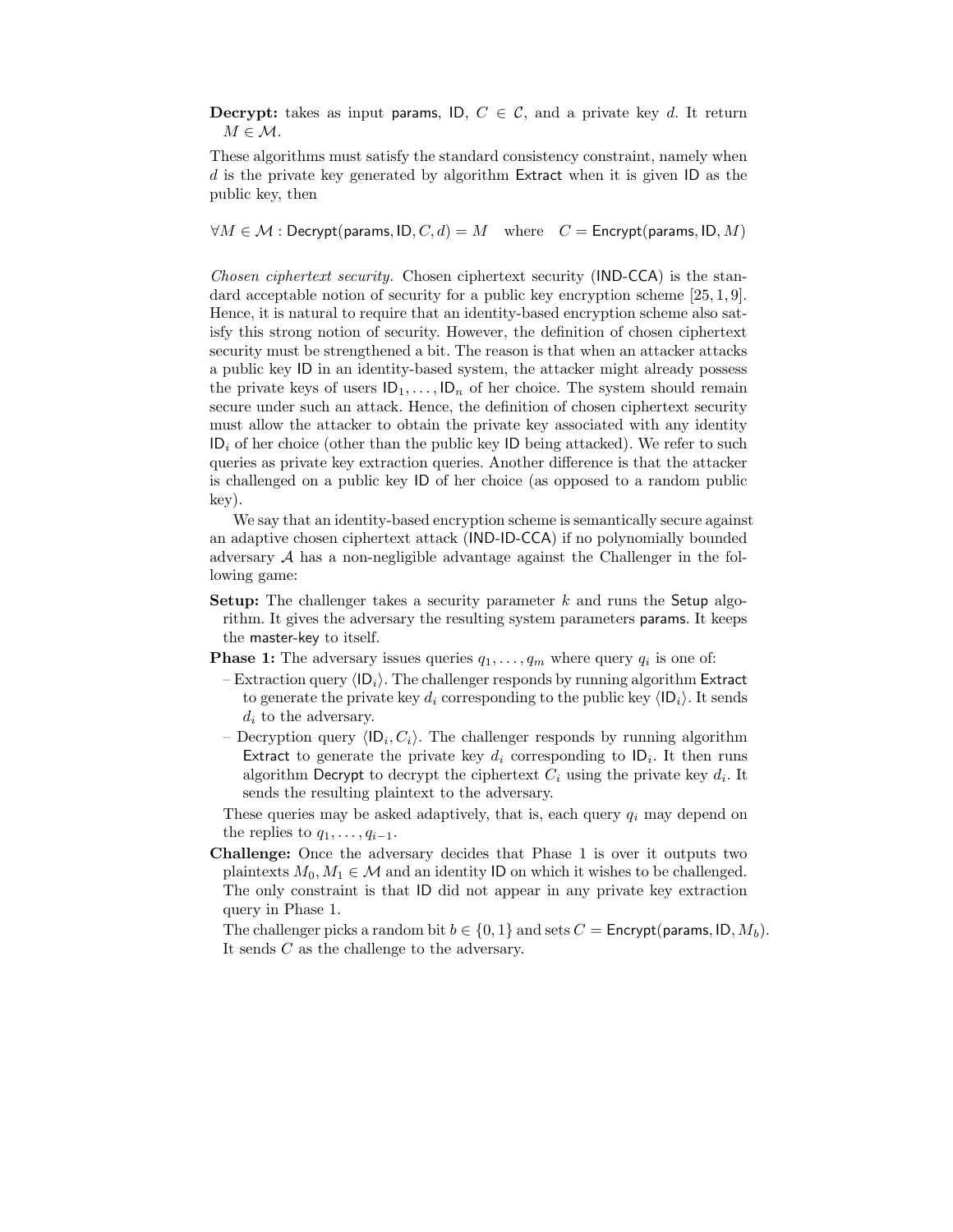**Phase 2:** The adversary issues more queries  $q_{m+1}, \ldots, q_n$  where query  $q_i$  is one of:

– Extraction query  $\langle \mathsf{ID}_i \rangle$  where  $\mathsf{ID}_i \neq \mathsf{ID}$ . Challenger responds as in Phase 1.

– Decryption query  $\langle \mathsf{ID}_i, C_i \rangle \neq \langle \mathsf{ID}, C \rangle$ . Challenger responds as in Phase 1.

These queries may be asked adaptively as in Phase 1.

**Guess:** Finally, the adversary outputs a guess  $b' \in \{0, 1\}$ . The adversary wins the game if  $b = b'$ .

We refer to such an adversary  $A$  as an IND-ID-CCA attacker. We define adversary  $A$ 's advantage in attacking the scheme as:  $\Pr[b = b'] - \frac{1}{2}$ .

The probability is over the random bits used by the challenger and the adversary. We say that the IBE system is semantically secure against an adaptive chosen ciphertext attack (IND-ID-CCA) if no polynomially bounded adversary has a non-negligible advantage in attacking the scheme. As usual, "non-negligible" should be understood as larger than  $1/f(k)$  for some polynomial f (recall k is the security parameter). Note that the standard definition of chosen ciphertext security  $(IND-CCA)$  [25, 1] is the same as above except that there are no private key extraction queries and the attacker is challenged on a random public key (rather than a public key of her choice).

Private key extraction queries are related to the definition of chosen ciphertext security in the multiuser settings [4]. After all, our definition involves multiple public keys belonging to multiple users. In [4] the authors show that that multiuser IND-CCA is reducible to single user IND-CCA using a standard hybrid argument. This does not hold in the identity-based settings, IND-ID-CCA, since the attacker gets to choose which public keys to corrupt during the attack. To emphasize the importance of private key extraction queries we note that our IBE system can be easily modified (by removing one of the hash functions) into a system which has chosen ciphertext security when private extraction queries are disallowed. However, the scheme is completely insecure when extraction queries are allowed.

One way identity-based encryption. The proof of security for our IBE system makes use of a weak notion of security called one-way encryption (OWE) [12]. OWE is defined for standard public key encryption schemes (not identity based) as follows: the attacker A is given a random public key  $K_{pub}$  and a ciphertext C which is the encryption of a random message M using  $K_{pub}$ . The attacker's goal is to recover the corresponding plaintext. It has advantage  $\epsilon$  in attacking the system if  $Pr[\mathcal{A}(K_{pub}, C) = M] = \epsilon$ . We say that the public key scheme is a oneway encryption scheme (OWE) if no polynomial time attacker has non-negligible advantage in attacking the scheme. See [12] for precise definitions.

For identity-based encryption, we strengthen the definition as follows. We say that an IBE scheme is a one-way identity-based encryption scheme (ID-OWE) if no polynomially bounded adversary  $A$  has a non-negligible advantage against the Challenger in the following game: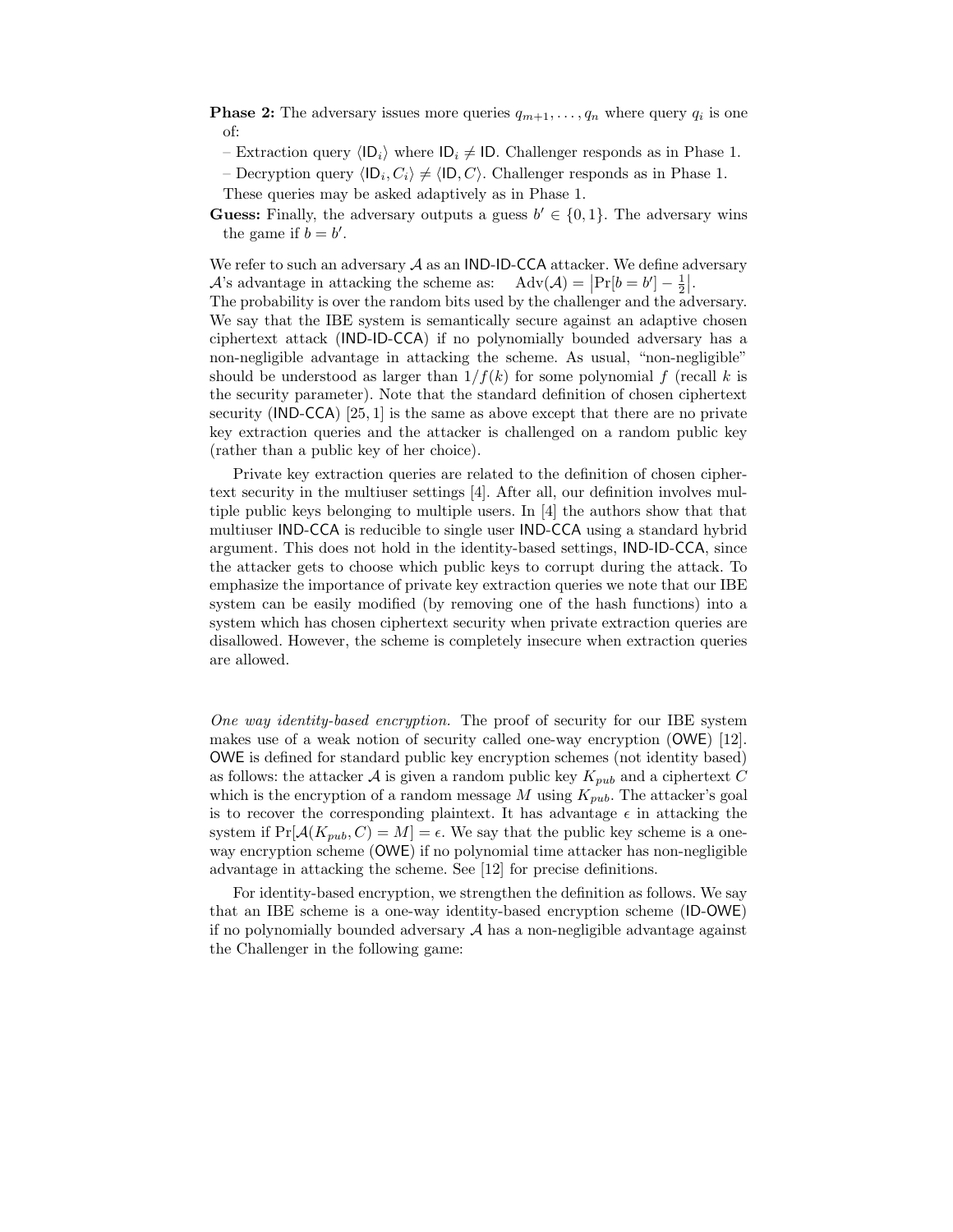- **Setup:** The challenger takes a security parameter  $k$  and runs the Setup algorithm. It gives the adversary the resulting system parameters params. It keeps the master-key to itself.
- **Phase 1:** The adversary issues private key extraction queries  $ID_1, \ldots, ID_m$ . The challenger responds by running algorithm Extract to generate the private key  $d_i$  corresponding to the public key  $\mathsf{ID}_i$ . It sends  $d_i$  to the adversary. These queries may be asked adaptively.
- Challenge: Once the adversary decides that Phase 1 is over it outputs a public key  $ID \neq ID_1, \ldots, ID_m$  on which it wishes to be challenged. The challenger picks a random  $M \in \mathcal{M}$  and encrypts M using ID as the public key. It then sends the resulting ciphertext  $C$  to the adversary.
- **Phase 2:** The adversary issues more extraction queries  $ID_{m+1}, \ldots, ID_n$ . The only constraint is that  $ID_i \neq ID$ . The challenger responds as in Phase 1.
- **Guess:** Finally, the adversary outputs a guess  $M' \in \mathcal{M}$ . The adversary wins the game if  $M = M'$ .

We refer to such an attacker  $A$  as an ID-OWE attacker. We define adversary's A's advantage in attacking the scheme as:  $\text{Adv}(\mathcal{A}) = \Pr[M = M']$ . The probability is over the random bits used by the challenger and the adversary. Note that the definitions of OWE is the same as ID-OWE except that there are no private key extraction queries and the attacker is challenged on a random public key (rather than a public key of her choice).

# 3 Properties of the Weil Pairing

The bilinear map  $\hat{e} : \mathbb{G}_1 \times \mathbb{G}_1 \to \mathbb{G}_2$  discussed in Section 2 is implemented via the Weil pairing. In this section we describe the basic properties of this pairing and the complexity assumption needed for the security of our system. To make the presentation concrete we consider a specific supersingular elliptic curve. In Section 5 we describe several extensions and observations for our approach. The complete definition and algorithm for computing the pairing are given in the full version of the paper [2].

Let p be a prime satisfying  $p = 2 \mod 3$  and  $p = 6q - 1$  for some prime q. Let E be the elliptic curve defined by the equation  $y^2 = x^3 + 1$  over  $\mathbb{F}_p$ . We state a few elementary facts about this curve:

- **Fact 1:** Since  $x^3 + 1$  is a permutation on  $\mathbb{F}_p$  it easily follows that  $E/\mathbb{F}_p$  contains  $p+1$  points. We let O denote the point at infinity. Let  $P \in E/\mathbb{F}_p$  be a generator of the group of points of order  $q = (p+1)/6$ . We denote this group by  $G_q$ .
- **Fact 2:** For any  $y_0 \in \mathbb{F}_p$  there is a unique point  $(x_0, y_0)$  on  $E/\mathbb{F}_p$ . Hence, if  $(x, y)$  is a random non-zero point on  $E/\mathbb{F}_p$  then y is uniform in  $\mathbb{F}_p$ . We use this property to simplify the proof of security.
- **Fact 3:** Let  $1 \neq \zeta \in \mathbb{F}_{p^2}$  be a solution of  $x^3 1 = 0 \text{ mod } p$ . Then the map  $\phi(x, y) = (\zeta x, y)$  is an automorphism of the group of points on the curve E. Note that when  $P = (x, y) \in E/\mathbb{F}_p$  we have that  $\phi(P) \in E/\mathbb{F}_{p^2}$ , but  $\phi(P) \notin E/\mathbb{F}_p$ . Hence,  $P \in E/\mathbb{F}_p$  is linearly independent of  $\phi(P) \in E/\mathbb{F}_p$ <sup>2</sup>.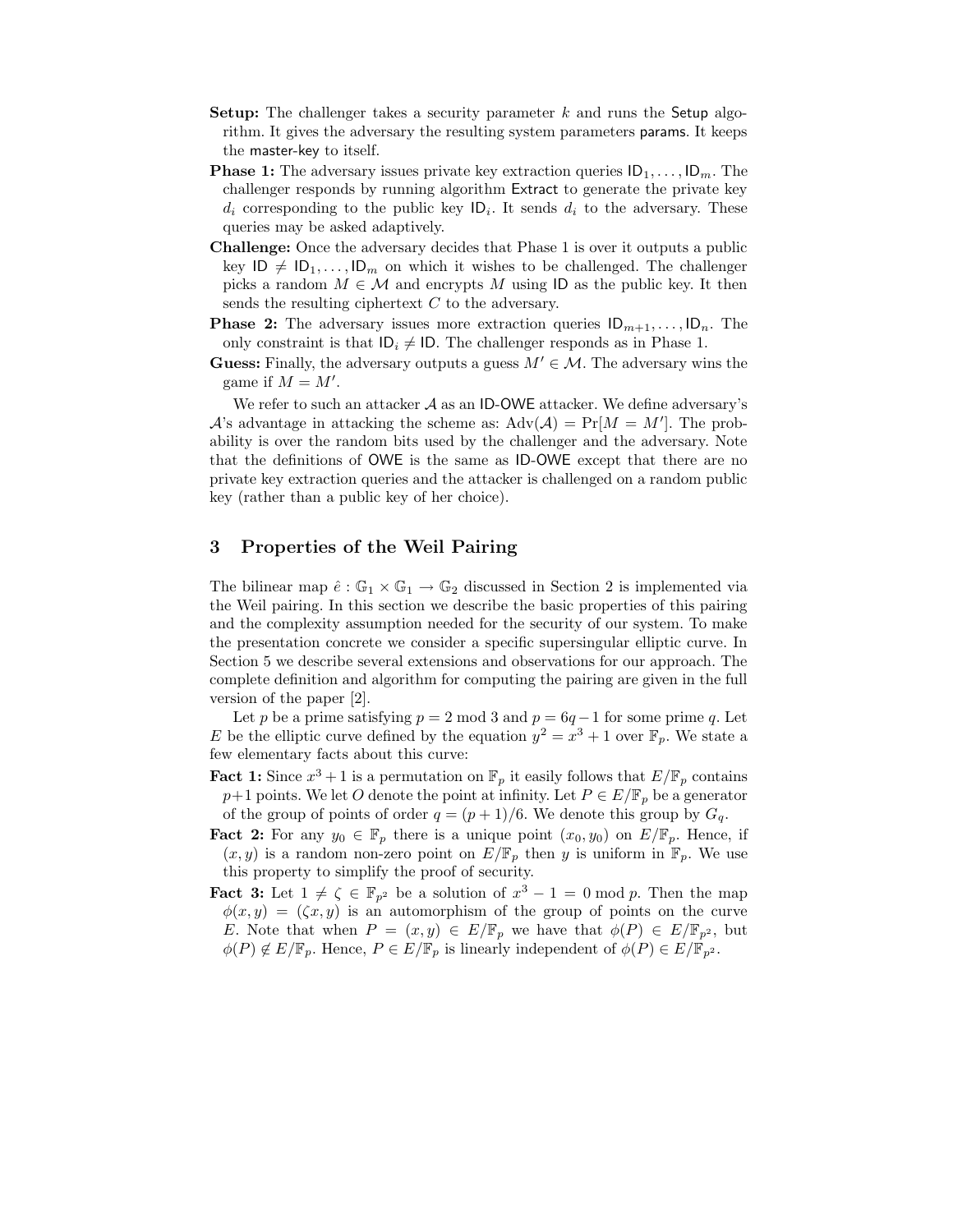**Fact 4:** Since the points P and  $\phi(P)$  are linearly independent they generate a group isomorphic to  $\mathbb{Z}_q \times \mathbb{Z}_q$ . We denote this group of points by  $E[q]$ .

Let  $\mu_q$  be the subgroup of  $\mathbb{F}_{p^2}^*$  containing all elements of order  $q = (p+1)/6$ . The Weil pairing on the curve  $E/\mathbb{F}_{p^2}$  is a mapping  $e: E[q] \times E[q] \to \mu_q$ . We define the modified Weil pairing  $\hat{e}: G_q \times G_q \to \mu_q$  to be:

$$
\hat{e}(P,Q) = e(P,\phi(Q))
$$

The modified Weil pairing satisfies the following properties:

- 1. Bilinear: For all  $P, Q \in G_q$  and for all  $a, b \in \mathbb{Z}$  we have  $\hat{e}(aP, bQ) = \hat{e}(P, Q)^{ab}$ .
- 2. Non-degenerate:  $\hat{e}(P, P) \in \mathbb{F}_{p^2}$  is an element of order q, and in fact a generator of  $\mu_a$ .
- 3. Computable: Given  $P, Q \in G_q$  there is an efficient algorithm, due to Miller, to compute  $\hat{e}(P,Q)$ . This algorithm is described in [2]. Its run time is comparable to a full exponentiation in  $\mathbb{F}_p$ .

#### 3.1 Weil Diffie-Hellman Assumption

Joux and Nguyen [18] point out that although the Computational Diffie-Hellman problem (CDH) appears to be hard in the group  $G_q$ , the Decisional Diffie-Hellman problem (DDH) is easy in  $G_q$ . Observe that given  $P, aP, bP, cP \in G_q$ we have

$$
c = ab \mod q \iff \hat{e}(P, cP) = \hat{e}(aP, bP)
$$

Hence, the modified Weil pairing provides an easy test for Diffie-Hellman tuples. Consequently, one cannot use the DDH assumption to build cryptosystems in the group  $G_q$ . The security of our system is based on the following natural variant of the Computational Diffie-Hellman assumption.

Weil Diffie-Hellman Assumption (WDH): Let  $p = 2 \text{ mod } 3$  be a k-bit prime and  $p = 6q - 1$  for some prime q. Let  $E/\mathbb{F}_p$  be the curve  $y^2 = x^3 + 1$  and let  $P \in E/\mathbb{F}_p$ be a point of order q. The WDH problem is as follows: Given  $\langle P, aP, bP, cP \rangle$  for random  $a, b, c \in \mathbb{Z}_q^*$  compute  $W = \hat{e}(P, P)^{abc} \in \mathbb{F}_{p^2}$ . The WDH Assumption states that when  $p$  is a random  $k$ -bit prime there is no probabilistic polynomial time algorithm for the WDH problem. An algorithm  $A$  has advantage  $\epsilon$  in solving WDH if  $\mathcal{A}(P, aP, bP, cP) = \hat{e}(P, P)^{abc} \geq \epsilon$ . Joux [17] previously used an analogue of the WDH assumption to construct a one-round three party Diffie-Hellman protocol. Verheul [30] recently used a related hardness assumption.

To conclude this section we point out that the discrete log problem in  $G_q$ is easily reducible to the discrete log problem in  $\mathbb{F}_{p^2}^*$  (see [22, 13]). To see this observe that given  $P \in G_q$  and  $Q = aP$  we can define  $g = \hat{e}(P, P)$  and  $h =$  $\hat{e}(Q, P)$ . Then  $h = g^a$  and  $h, g \in \mathbb{F}_{p^2}^*$ . Hence, computing discrete log in  $\mathbb{F}_{p^2}^*$  is sufficient for computing discrete log in  $G_q$ . For proper security of discrete log in  $\mathbb{F}_p^*$  one often uses primes  $p$  that are 1024-bits long. Since we need discrete log in  $G_q$  to be difficult our system also uses primes p that are at least 1024-bits long.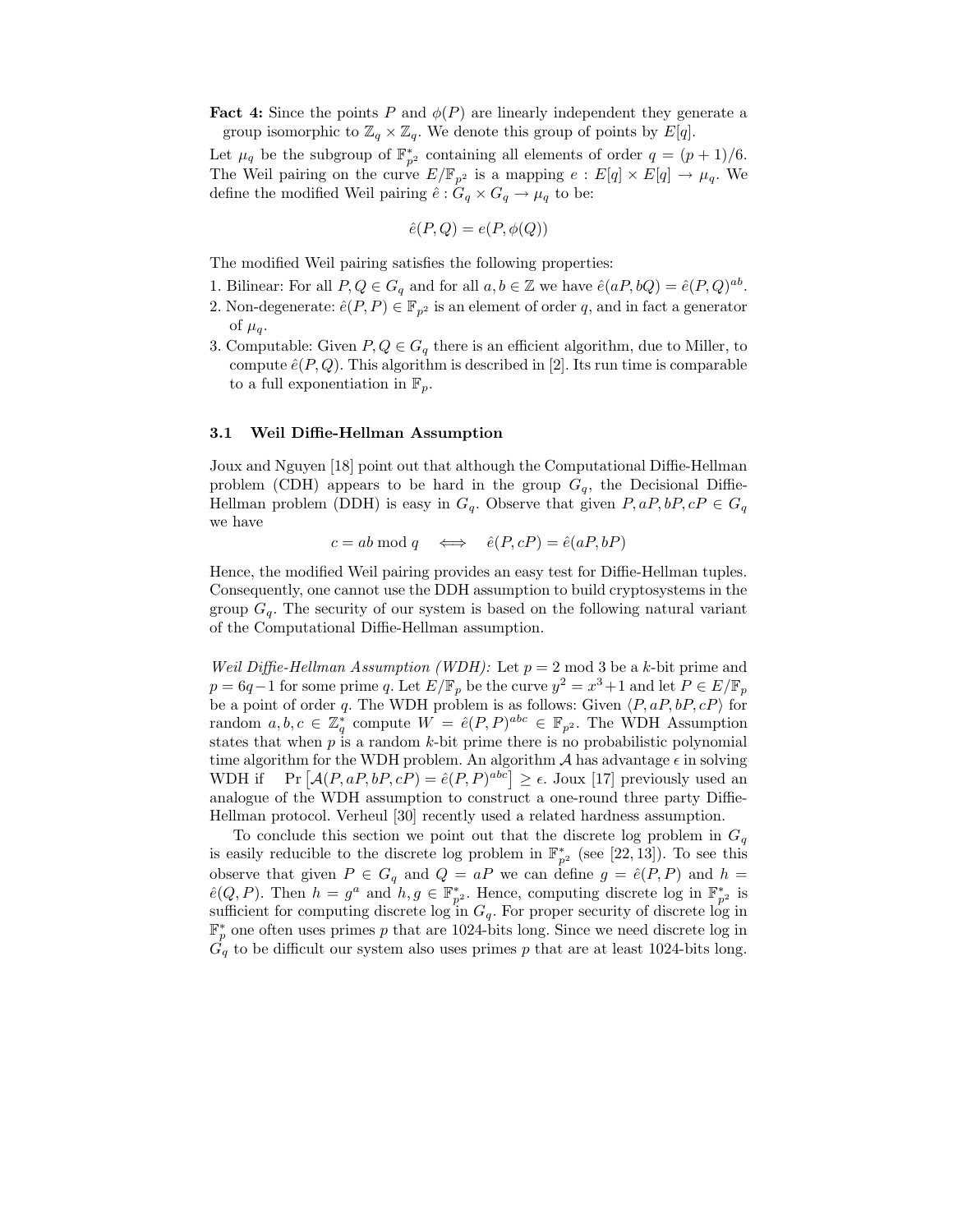### 4 Our Identity-Based Encryption Scheme

We describe our scheme in stages. First we give a basic identity-based encryption scheme which is not secure against an adaptive chosen ciphertext attack. The only reason for describing the basic scheme is to make the presentation easier to follow. Our full scheme, described in Section 4.3, extends the basic scheme to get security against an adaptive chosen ciphertext attack (IND-ID-CCA) in the random oracle model.

#### 4.1 MapToPoint

Let p be a prime satisfying  $p = 2 \mod 3$  and  $p = 6q - 1$  for some prime  $q > 3$ . Let E be the elliptic curve  $y^2 = x^3 + 1$  over  $\mathbb{F}_p$ . Our IBE scheme makes use of a simple algorithm for converting an arbitrary string  $\mathsf{ID} \in \{0,1\}^*$  to a point  $Q_{\mathsf{ID}} \in E/\mathbb{F}_p$ of order q. We refer to this algorithm as MapToPoint. We describe one of several ways of doing so. Let G be a cryptographic hash function  $G: \{0,1\}^* \to \mathbb{F}_p$  (in the security analysis we view G as a random oracle). Algorithm  $\mathsf{MapToPoint}_G$ works as follows:

1. Compute  $y_0 = G(\mathsf{ID})$  and  $x_0 = (y_0^2 - 1)^{1/3} = (y_0^2 - 1)^{(2p-1)/3} \mod p$ .

2. Let  $Q = (x_0, y_0) \in E/\mathbb{F}_p$ . Set  $Q_{\mathbb{D}} = 6Q$ . Then  $Q_{\mathbb{D}}$  has order q as required. This completes the description of MapToPoint. We note that there are 5 values of  $y_0 \in \mathbb{F}_p$  for which  $6Q = (x_0, y_0) = O$  (these are the non-O points of order dividing 6). When  $G(\mathsf{ID})$  is one of these 5 values  $Q_{\mathsf{ID}}$  will not have order q. Since it is extremely unlikely for  $G(\mathsf{ID})$  to hit one of these five points, for simplicity we say that such ID's are invalid. It is easy to extend algorithm MapToPoint to handle these five  $y_0$  values as well.

#### 4.2 BasicIdent

To explain the basic ideas underlying our IBE system we describe the following simple scheme, called BasicIdent. We present the scheme by describing the four algorithms: Setup, Extract, Encrypt, Decrypt. We let  $k$  be the security parameter given to the setup algorithm.

Setup: The algorithm works as follows:

Step 1: Choose a large k-bit prime p such that  $p = 2 \text{ mod } 3$  and  $p = 6q - 1$  for some prime  $q > 3$ . Let E be the elliptic curve defined by  $y^2 = x^3 + 1$  over  $\mathbb{F}_p$ . Choose an arbitrary  $P \in E / \mathbb{F}_p$  of order q.

Step 2: Pick a random  $s \in \mathbb{Z}_q^*$  and set  $P_{pub} = sP$ .

Step 3: Choose a cryptographic hash function  $H: \mathbb{F}_{p^2} \to \{0,1\}^n$  for some *n*. Choose a cryptographic hash function  $G: \{0,1\}^* \to \mathbb{F}_p$ . The security analysis will view  $H$  and  $G$  as random oracles.

The message space is  $\mathcal{M} = \{0, 1\}^n$ . The ciphertext space is  $\mathcal{C} = E/\mathbb{F}_p \times \{0, 1\}^n$ . The system parameters are params =  $\langle p, n, P, P_{pub}, G, H \rangle$ . The master-key is  $s \in \mathbb{Z}_q$ .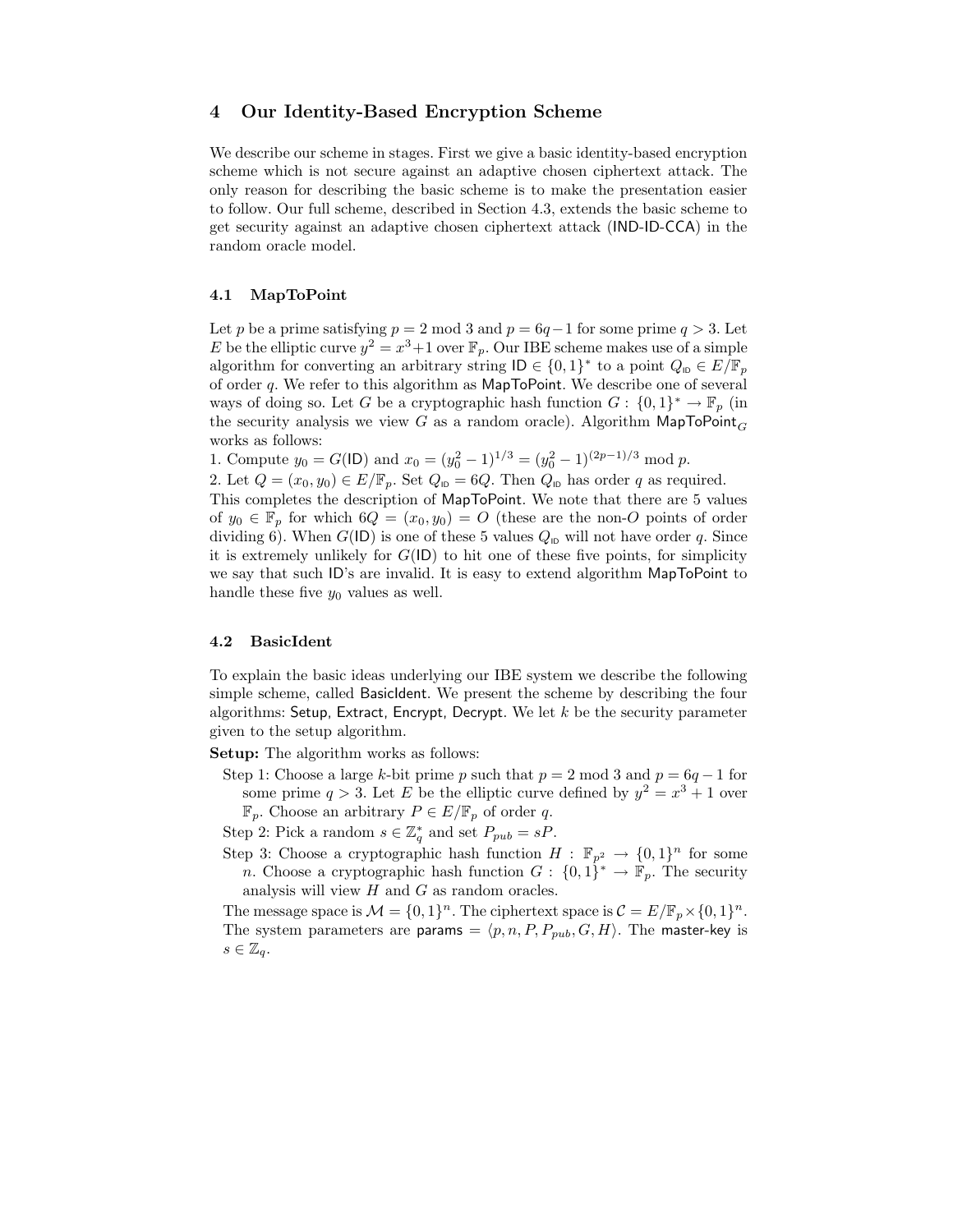**Extract:** For a given string  $\mathsf{ID} \in \{0,1\}^*$  the algorithm builds a private key d as follows:

Step 1: Use MapToPoint<sub>G</sub> to map ID to a point  $Q_{\text{ID}} \in E/\mathbb{F}_p$  of order q.

- Step 2: Set the private key  $d_{\text{ID}}$  to be  $d_{\text{ID}} = sQ_{\text{ID}}$  where s is the master key.
- **Encrypt:** To encrypt  $M \in \mathcal{M}$  under the public key ID do the following: (1) use MapToPoint<sub>G</sub> to map ID into a point  $Q_{\mathbb{D}} \in E/\mathbb{F}_p$  of order q, (2) choose a random  $r \in \mathbb{Z}_q$ , and (3) set the ciphertext to be

$$
C = \langle rP, M \oplus H(g_{\text{ID}}^{r}) \rangle \quad \text{where} \quad g_{\text{ID}} = \hat{e}(Q_{\text{ID}}, P_{pub}) \in \mathbb{F}_{p^{2}}
$$

**Decrypt:** Let  $C = \langle U, V \rangle \in \mathcal{C}$  be a ciphertext encrypted using the public key ID. If  $U \in E/\mathbb{F}_p$  is not a point of order q reject the ciphertext. Otherwise, to decrypt C using the private key  $d_{\text{ID}}$  compute:

$$
V \oplus H(\hat{e}(d_{\text{ID}}, U)) = M
$$

This completes the description of BasicIdent. We first verify consistency. When everything is computed as above we have:

1. During encryption  $M$  is Xored with the hash of: r ID.

2. During decryption V is Xored with the hash of:  $\hat{e}(d_{\text{ID}},U)$ .

These masks used during encryption and decryption are the same since:

$$
\hat{e}(d_{\text{ID}}, U) = \hat{e}(sQ_{\text{ID}}, rP) = \hat{e}(Q_{\text{ID}}, P)^{sr} = \hat{e}(Q_{\text{ID}}, P_{pub})^r = g_{\text{ID}}^r
$$

Thus, applying decryption after encryption produces the original message M as required. We note that there is no need to devise attacks against this basic scheme since it is only presented for simplifying the exposition. The next section describes the full scheme.

Performance. Algorithms Setup and Extract are very simple algorithms. At the heart of both algorithms is a standard multiplication on the curve  $E/\mathbb{F}_p$ . Algorithm Encrypt requires that the encryptor compute the Weil pairing of  $Q_{\text{ID}}$  and  $P_{pub}$ . Note that this computation is independent of the message, and hence can be done once and for all. Once  $g_{\text{ID}}$  is computed the performance of the system is almost identical to standard ElGamal encryption. We also note that the ciphertext length is the same as in regular ElGamal encryption in  $\mathbb{F}_p$ . Decryption is a simple Weil pairing computation.

Security. Next, we study the security of this basic scheme. The following theorem shows that the scheme is a one-way identity based encryption scheme (ID-OWE) assuming WDH is hard.

**Theorem 1.** Let the hash functions  $H, G$  be random oracles. Suppose there is an ID-OWE attacker A that has advantage  $\epsilon$  against the scheme BasicIdent. Suppose A make at most  $q_E > 0$  private key extraction queries and  $q_H > 0$  hash queries. Then there is an algorithm  $\beta$  for computing WDH with advantage at least

 $\frac{\epsilon}{e(1+q_E)\cdot q_H} - \frac{1}{q_H\cdot 2^n}$ . Here  $e \approx 2.71$  is the base of the natural logarithm. The running time of  $\mathcal B$  is  $O(\text{time}(\mathcal A)).$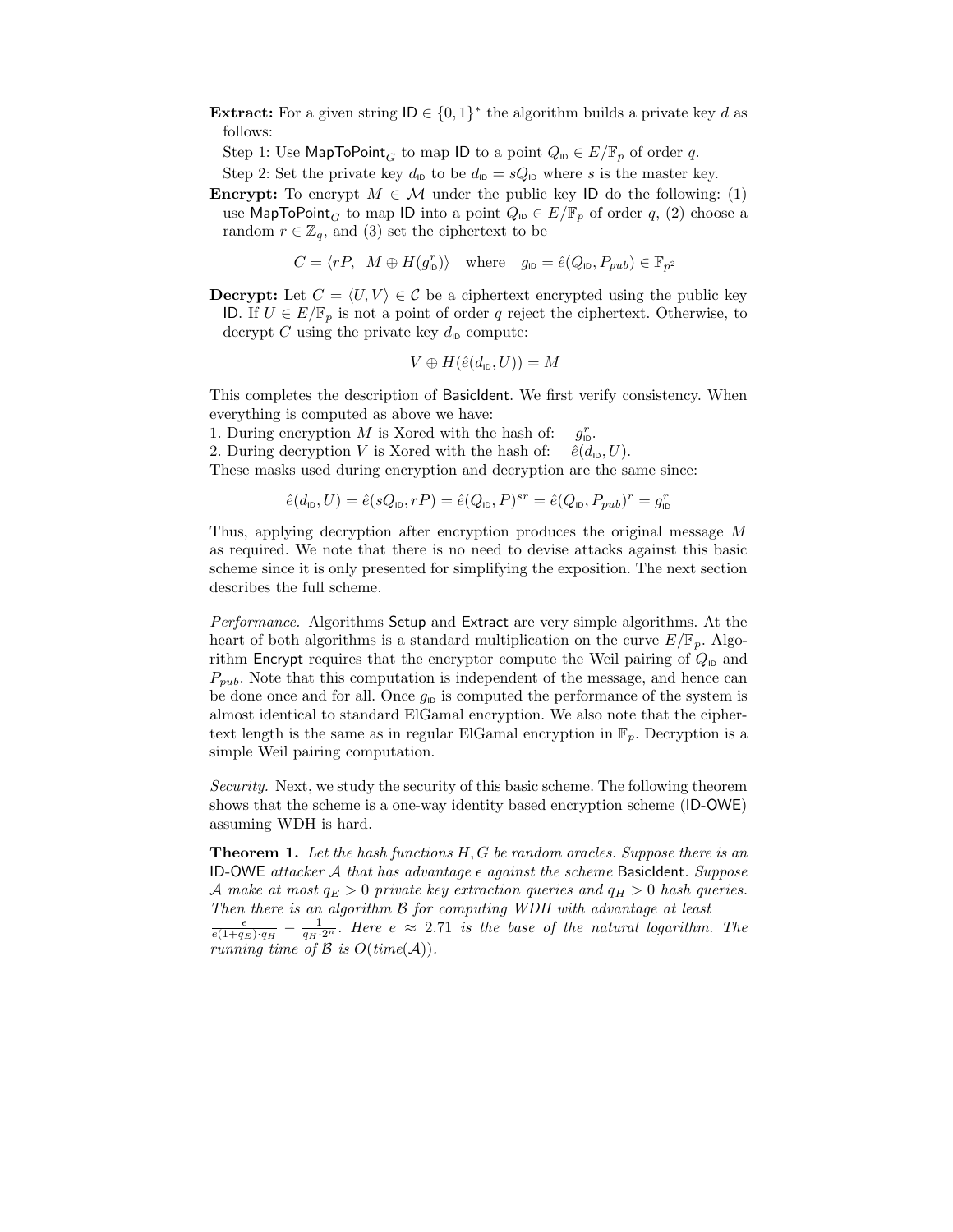To prove the theorem we need to define a related Public Key Encryption scheme (not an identity scheme), called PubKeyEnc. PubKeyEnc is described by three algorithms: keygen, encrypt, decrypt.

keygen: The algorithm works as follows:

Step 1: Choose a large k-bit prime p such that  $p = 2 \text{ mod } 3$  and  $p = 6q - 1$ for some prime  $q > 3$ . Let E be the elliptic curve defined by  $y^2 = x^3 + 1$ over  $\mathbb{F}_p$ . Choose an arbitrary  $P \in E/\mathbb{F}_p$  of order q.

Step 2: Pick a random  $s \in \mathbb{Z}_q^*$  and set  $P_{pub} = sP$ .

Pick a random point  $Q_{\text{ID}} \in E/\mathbb{F}_p$  of order q. Then  $Q_{\text{ID}}$  is in the group generated by P.

Step 3: Choose a cryptographic hash function  $H: \mathbb{F}_{p^2} \to \{0,1\}^n$  for some n.

Step 4: The public key is  $\langle p, n, P, P_{pub}, Q_{\text{ID}}, H \rangle$ . The private key is  $d_{\text{ID}} = sQ_{\text{ID}}$ . encrypt: To encrypt  $M \in \{0,1\}^n$  choose a random  $r \in \mathbb{Z}_q$  and set the ciphertext

to be:

$$
C = \langle rP, M \oplus H(g^r) \rangle \quad \text{where} \quad g = \hat{e}(Q_{\mathbb{D}}, P_{pub}) \in \mathbb{F}_{p^2}
$$

decrypt: Let  $C = \langle U, V \rangle \in \mathcal{C}$  be a ciphertext encrypted using the public key  $\langle p, n, P, P_{pub}, Q_{\text{ID}}, H \rangle$ . To decrypt C using the private key  $d_{\text{ID}}$  compute:

 $V \oplus H(\hat{e}(d_{\text{ID}},U)) = M$ 

This completes the description of PubKeyEnc. We now prove Theorem 1 in two steps. We first show that an ID-OWE attack on BasicIdent can be converted to a OWE attack on PubKeyEnc. This step shows that private key extraction queries do not help the attacker. We then show that PubKeyEnc is OWE if the WDH assumption holds. The proofs of these two lemmas appear in the full version of the paper [2].

**Lemma 1.** Let G be a random oracle from  $\{0,1\}^*$  to  $\mathbb{F}_p$ . Let A be an ID-OWE attacker that has advantage  $\epsilon$  against BasicIdent. Suppose A makes at most  $q_E > 0$  private key extraction queries. Then there is a OWE attacker B that has advantage  $\epsilon/e(1+q_E)$  against PubKeyEnc. Its running time is  $O(time(A)).$ 

**Lemma 2.** Let H be a random oracle from  $\mathbb{F}_{p^2}$  to  $\{0,1\}^n$ . Let A be a OWE attacker that has advantage  $\epsilon$  against PubKeyEnc. Suppose A makes a total of  $q_H > 0$  queries to H. Then there is an algorithm B that solves the WDH problem with advantage at least  $(\epsilon - \frac{1}{2^n})/q_H$  and a running time  $O(\text{time}(\mathcal{A}))$ .

Proof of Theorem 1. The theorem follows directly from Lemma 1 and Lemma 2. Composing both reductions shows that an ID-OWE attacker on BasicIdent with advantage  $\epsilon$  gives an algorithm for WDH with advantage  $(\epsilon/e(1+q_E)-1/2^n)/q_H$ , as required.  $\Box$ 

#### 4.3 Identity-Based Encryption with Chosen Ciphertext Security

We use a technique due to Fujisaki-Okamoto [12] to convert the BasicIdent scheme of the previous section into a chosen ciphertext secure IBE system (in the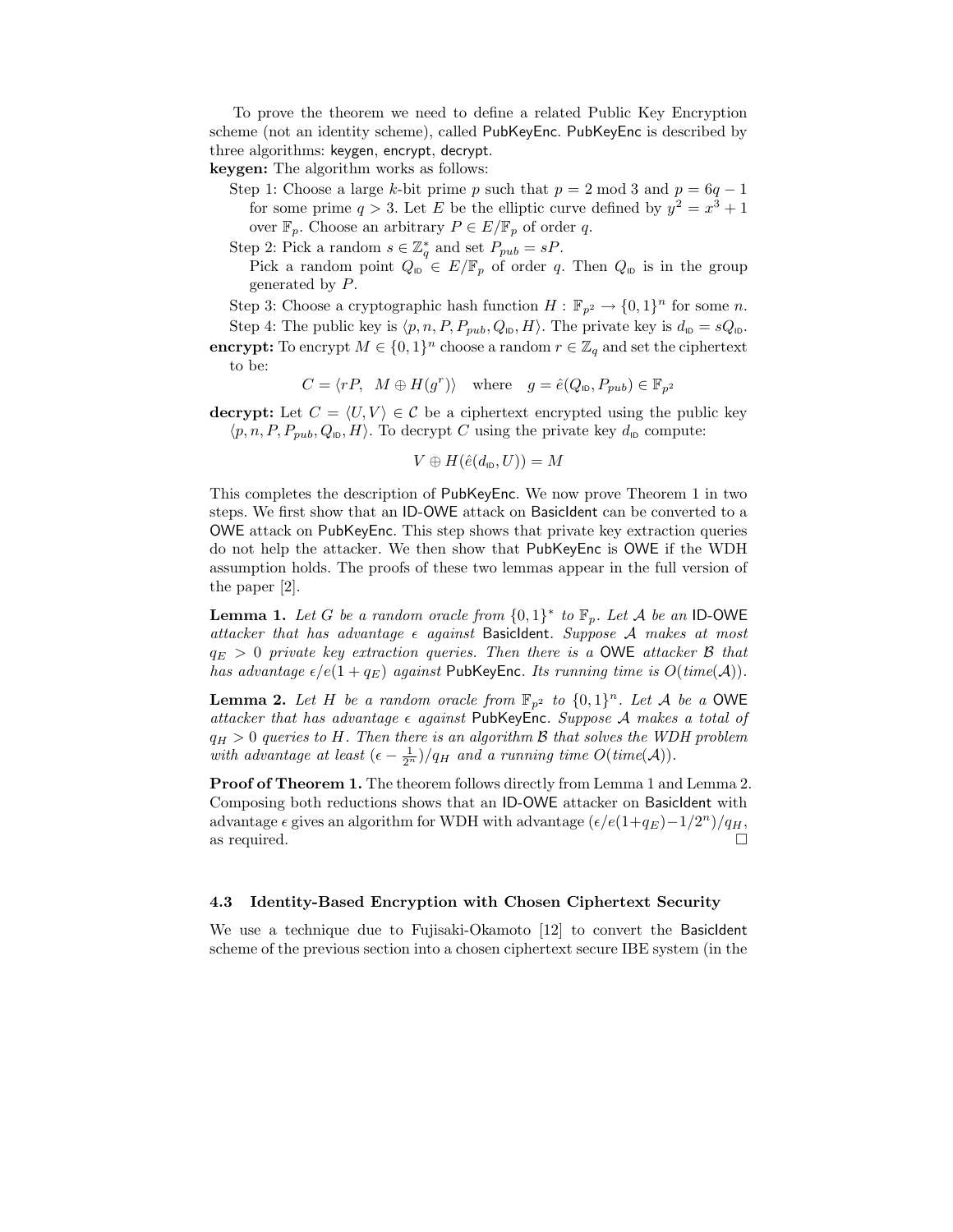sense of Section 2) in the random oracle model. Let  $\mathcal E$  be a public key encryption scheme. We denote by  $\mathcal{E}_{pk}(M;r)$  the encryption of M using the random bits r under the public key  $pk$ . Fujisaki-Okamoto define the hybrid scheme  $\mathcal{E}^{hy}$  as:

$$
\mathcal{E}_{pk}^{hy}(M) = \mathcal{E}_{pk}(\sigma; H_1(\sigma, M)) \parallel G_1(\sigma) \oplus M
$$

Here  $\sigma$  is generated at random and  $H_1, G_1$  are cryptographic hash functions. Fujisaki-Okamoto show that if  $\mathcal E$  is a one-way encryption scheme then  $\mathcal E^{hy}$  is a chosen ciphertext secure system (IND-CCA) in the random oracle model (assuming  $\mathcal{E}_{pk}$  satisfies some natural constraints).

We apply this transformation to BasicIdent and show that the resulting IBE system is IND-ID-CCA. We obtain the following IBE scheme which we call FullIdent. Recall that  $n$  is the length of the message to be encrypted.

**Setup:** As in the Basiclent scheme. In addition, we pick a hash function  $H_1$ :  $\{0,1\}^n \times \{0,1\}^n \to \mathbb{F}_q$ , and a hash function  $G_1: \{0,1\}^n \to \{0,1\}^n$ .

Extract: As in the BasicIdent scheme.

**Encrypt:** To encrypt  $M \in \{0,1\}^n$  under the public key ID do the following: (1) use algorithm MapToPoint<sub>G</sub> to convert ID into a point  $Q_{\text{ID}} \in E/\mathbb{F}_p$  of order q, (2) choose a random  $\sigma \in \{0,1\}^n$ , (3) set  $r = H_1(\sigma, M)$ , and (4) set the ciphertext to be

$$
C = \langle rP, \sigma \oplus H(g_{\mathsf{ID}}^r), M \oplus G_1(\sigma) \rangle \quad \text{where} \quad g_{\mathsf{ID}} = \hat{e}(Q_{\mathsf{ID}}, P_{pub}) \in \mathbb{F}_{p^2}
$$

- **Decrypt:** Let  $C = \langle U, V, W \rangle \in C$  be a ciphertext encrypted using the public key ID. If  $U \in E/\mathbb{F}_p$  is not a point of order q reject the ciphertext. To decrypt C using the private key  $d_{\text{ID}}$  do:
	- 1. Compute  $V \oplus H(\hat{e}(d_{\text{ID}}, U)) = \sigma$ .
	- 2. Compute  $W \oplus G_1(\sigma) = M$ .
	- 3. Set  $r = H_1(\sigma, M)$ . Test that  $U = rP$ . If not, reject the ciphertext.
	- 4. Output M as the decryption of C.

This completes the description of FullIdent. Note that M is encrypted as  $W =$  $M \oplus G_1(\sigma)$ . This can be replaced by  $W = E_{G_1(\sigma)}(M)$  where E is a semantically secure symmetric encryption scheme (see [12]).

Security. The following theorem shows that FullIdent is a chosen ciphertext secure IBE (i.e. IND-ID-CCA), assuming WDH is hard.

Theorem 2. Let A be a t-time IND-ID-CCA attacker on FullIdent that achieves advantage  $\epsilon$ . Suppose A makes at most  $q_E$  extraction queries, at most  $q_D$  decryption queries, and at most  $q_H, q_{G1}, q_{H1}$  queries to the hash functions  $H, G_1, H_1$ respectively. Then there is a  $t_1$ -time algorithm for WDH that achieves advantage  $\epsilon_1$  where

$$
t_1 = FO_{time}(t, q_{G_1}, q_{H_1})
$$
  
\n
$$
\epsilon_1 = \left( FO_{adv}(\epsilon(\frac{1}{eq_E} - \frac{q_D}{q}), q_{G_1}, q_{H_1}, q_D) - 1/2^n \right) / q_H
$$

where the functions  $FO_{time}$  and  $FO_{adv}$  are defined in Theorem 3.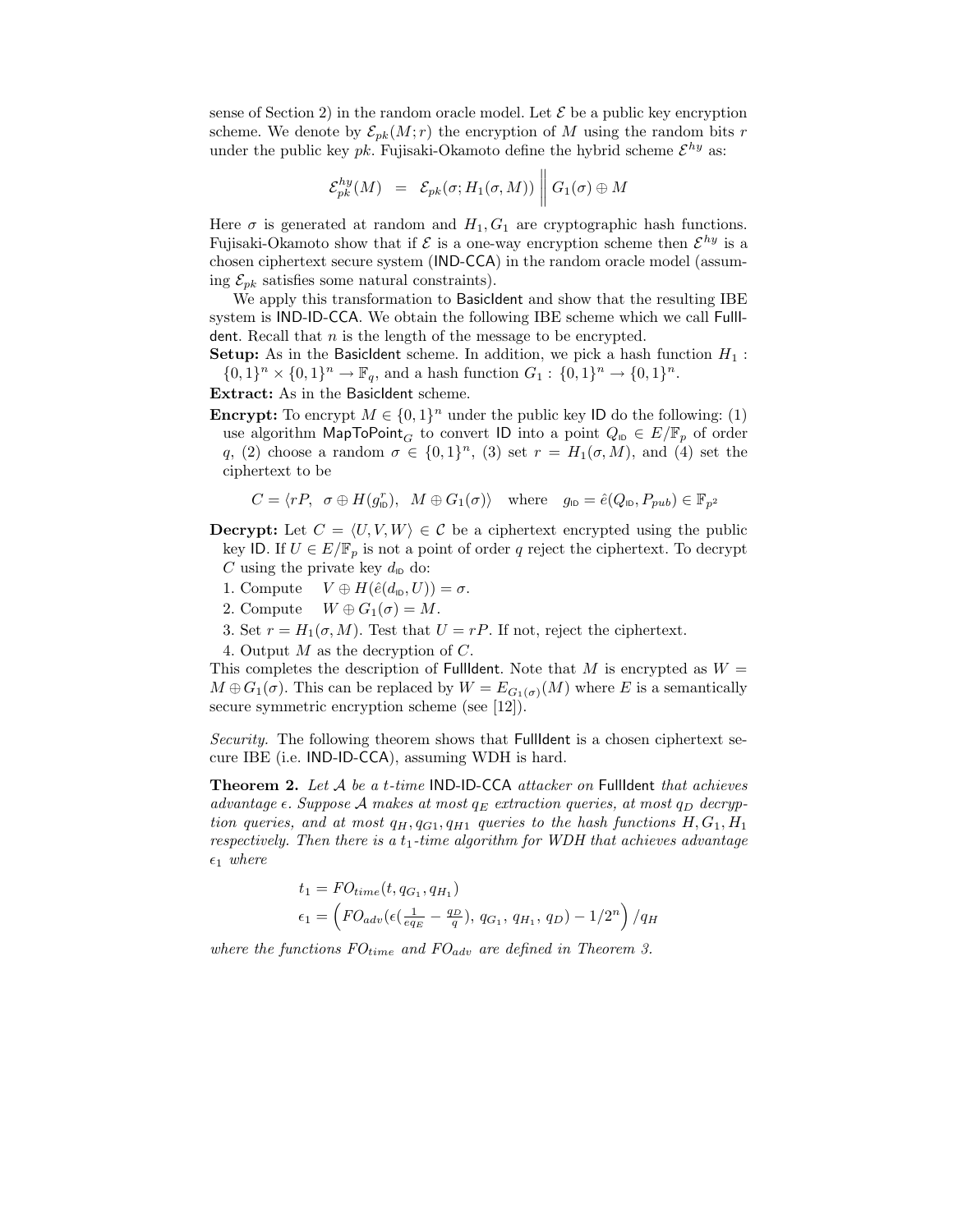The proof of the theorem is based on the theorem below due to Fujisaki and Okamoto (Theorem 14 in [12]). We state their theorem as it applies to the public key encryption scheme PubKeyEnc of the previous section. Let  $\mathsf{PubKeyEnc}^{hy}$  be the result of applying the Fujisaki-Okamoto transformation to PubKeyEnc.

**Theorem 3 (FO).** Suppose there is a  $(t, q_{G_1}, q_{H_1}, q_D)$  IND-CCA attacker that achieves advantage  $\epsilon$  when attacking PubKeyEnc<sup>hy</sup>. Then there is a  $(t_1, \epsilon_1)$  OWE attacker on PubKeyEnc where

$$
t_1 = FO_{time}(t, q_{G_1}, q_{H_1}) = t + O((q_{G_1} + q_{H_1}) \cdot n), \quad and
$$
  

$$
\epsilon_1 = FO_{adv}(\epsilon, q_{G_1}, q_{H_1}, q_D) = \frac{1}{2(q_{G_1} + q_{H_1})} [(\epsilon + 1)(1 - 2/q)^{q_D} - 1]
$$

We also need the following lemma to translate between an **IND-ID-CCA** chosen ciphertext attack on FullIdent and an IND-CCA chosen ciphertext attack on PubKeyEnc<sup>hy</sup>. The proof appears in the full version of the paper [2].

**Lemma 3.** Let A be an IND-ID-CCA attacker that has advantage  $\epsilon$  against the IBE scheme FullIdent. Suppose A makes at most  $q_E > 0$  private key extraction queries and at most  $q_D$  decryption queries. Then there is an IND-CCA attacker  ${\cal B}$  that has advantage at least  $\epsilon(\frac{1}{eq_E}-\frac{q_D}{q})$  against <code>PubKeyEnc $^{hy}$ . Its running time</code> is  $O(\text{time}(\mathcal{A}))$ .

Proof of Theorem 2. By Lemma 3 an IND-ID-CCA attacker on FullIdent implies an IND-CCA attacker on PubKeyEnc $^{hy}$ . By Theorem 3 an IND-CCA attacker on PubKeyEnc $^{hy}$  implies a OWE attacker on PubKeyEnc. By Lemma 2 a OWE attacker on PubKeyEnc implies an algorithm for WDH. Composing all these reductions gives the required bounds.

### 5 Extensions and Observations

- Tate pairing and other curves. Our IBE system has some flexibility in terms of the curves being used and the definition of the pairing. For example, one could use the curve  $y^2 = x^3 + x$  with its endomorphism  $\phi : (x, y) \to (-x, iy)$ where  $i^2 = -1$ . We do not explore this here, but note that both encryption and decryption in Fulldent can be made faster by using the Tate pairing. In general, one can use any efficiently computable bilinear pairing  $\hat{e}$ :  $\mathbb{G}_1 \times \mathbb{G}_1 \to \mathbb{G}_2$ between two groups  $\mathbb{G}_1$ ,  $\mathbb{G}_2$  as long as the WDH assumption holds. One would also need a way to map identities in  $\{0,1\}^*$  uniformly onto  $\mathbb{G}_1$ .
- Distributed PKG. In the standard use of an IBE in an e-mail system the master-key stored at the PKG must be protected in the same way that the private key of a CA is protected. One way of protecting this key is by distributing it among different sites using techniques of threshold cryptography [14]. Our IBE system supports this in a very efficient and robust way. Recall that the master-key is some  $s \in \mathbb{F}_q$  in order to generate a private key the PKG computes  $Q_{priv} = sQ_{\text{ID}}$ , where  $Q_{\text{ID}}$  is derived from the user's public key ID. This can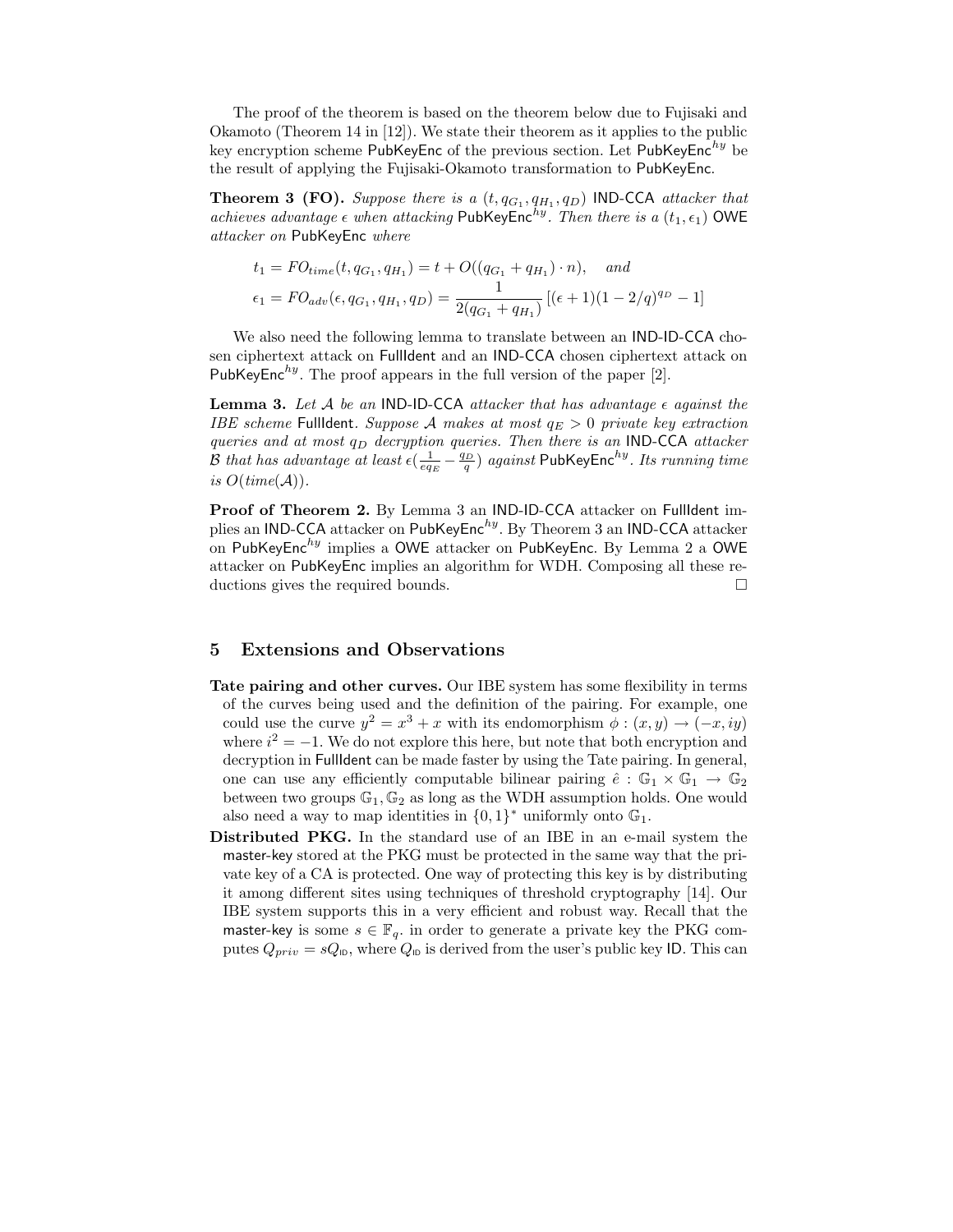easily be distributed in a t-out-of-n fashion by giving each of the n PKGs one share  $s_i$  of a Shamir secret sharing of s mod q. When generating a private key each of the t chosen PKGs simply responds with  $Q_{priv}^{(i)} = s_i Q_{ID}$ . The user can then construct  $Q_{priv}$  as  $Q_{priv} = \sum \lambda_i Q_{priv}^{(i)}$  where the  $\lambda_i$ 's are the appropriate Lagrange coefficients.

Furthermore, it is easy to make this scheme robust against dishonest PKGs using the fact that DDH is easy in  $G_q$  (the group generated by P). During setup each of the *n* PKGs publishes  $P_{pub}^{(i)} = s_i P$ . During a key generation request the user can verify that the response from the i'th PKG is valid by testing that:

$$
\hat{e}(Q_{priv}^{(i)}, P) = \hat{e}(Q_{\text{ID}}, P_{pub}^{(i)})
$$

Thus, a misbehaving PKG will be immediately caught. There is no need for zero-knowledge proofs as in regular robust threshold schemes. The PKG's master-key can be generated in a distributed fashion using the techniques of [15].

Note that a distributed master-key also enables decryption on a per-message basis, without any need to derive the corresponding decryption key. For example, threshold decryption of BasicIdent ciphertext  $(U, V)$  is straightforward if each PKG responds with  $\hat{e}(s_iQ_{ID},U)$ .

- Working in subgroups. The performance of our IBE system can be improved if we work in a small subgroup of the curve. For example, choose a 1024-bit prime  $p = 2 \text{ mod } 3$  with  $p = aq - 1$  for some 160-bit prime q. The point P is then chosen to be a point of order  $q$ . Each public key  $|D|$  is converted to a group point by hashing  $|D \text{ to a point } Q$  on the curve and then multiplying the point by a. The system is secure if the WDH assumption holds in the group generated by P. The advantage is that Weil computations are done on points of small order, and hence is much faster.
- IBE implies signatures. Moni Naor has observed that an IBE scheme can be immediately converted into a public key signature scheme. The intuition is as follows. The private key for the signature scheme is the master key for the IBE scheme. The public key for the signature scheme is the global system parameters for the IBE scheme. The signature on a message  $M$  is the IBE decryption key for  $ID = M$ . To verify a signature, choose a random message M', encrypt M' using the public key  $ID = M$ , and then attempt to decrypt using the given signature on  $M$  as the decryption key. If the IBE scheme is IND-ID-CCA, then the signature scheme is existentially unforgeable against a chosen message attack. Note that, unlike most signature schemes, the signature verification algorithm here is randomized. This shows that secure IBE schemes require both public key encryption and digital signatures. We note that the signature scheme derived from our IBE system has some interesting properties [3].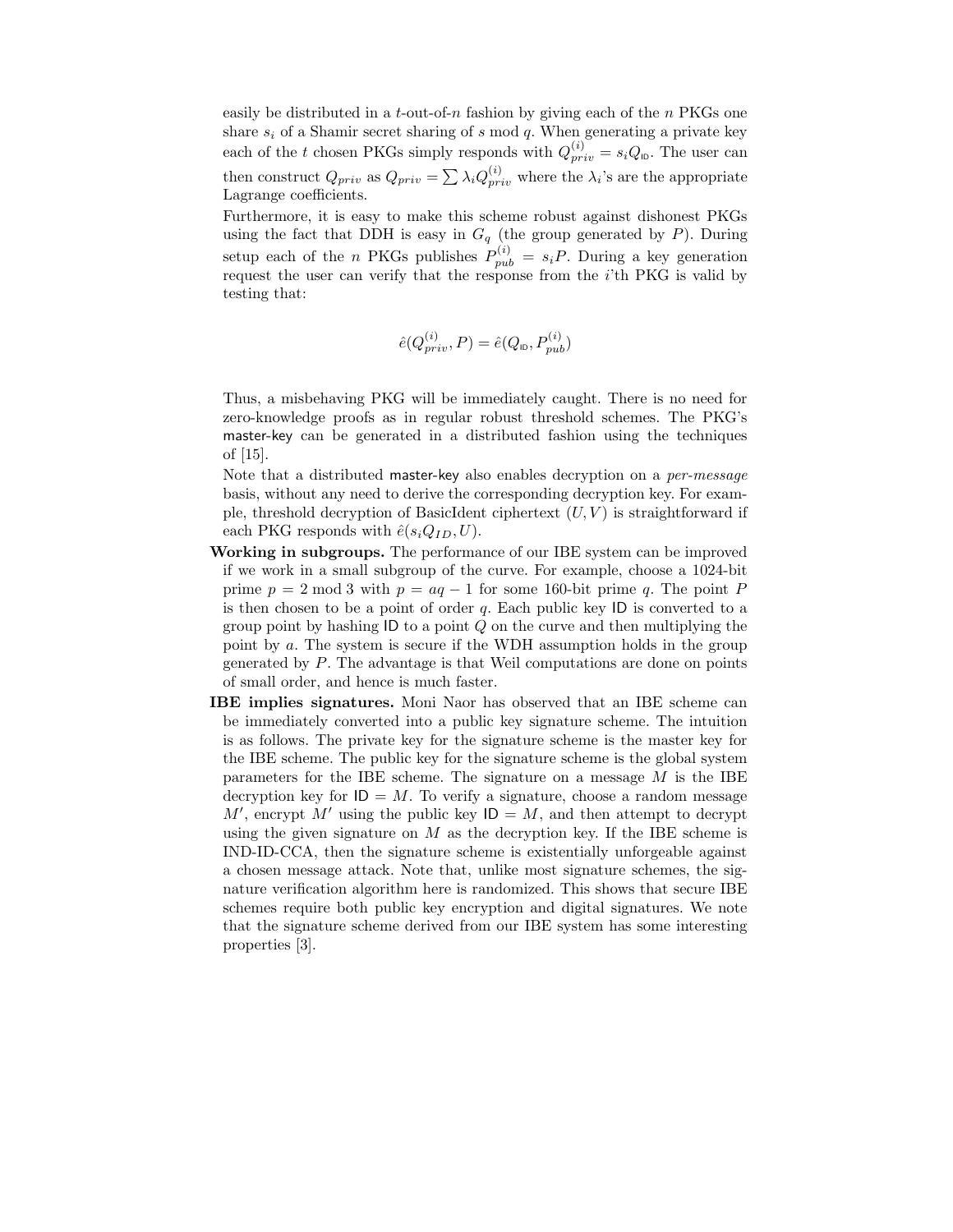### 6 Escrow ElGamal encryption

In this section we note that the Weil pairing enables us to add a global escrow capability to the ElGamal encryption system. A single escrow key enables the decryption of ciphertexts encrypted under any public key. Paillier and Yung have shown how to add a global escrow capability to the Paillier encryption system [24]. Our ElGamal escrow system works as follows:

Setup: The algorithm works as follows:

Step 1: Choose a large k-bit prime p such that  $p = 2 \text{ mod } 3$  and  $p = 6q - 1$  for some prime  $q > 3$ . Let E be the elliptic curve defined by  $y^2 = x^3 + 1$  over  $\mathbb{F}_p$ . Choose an arbitrary  $P \in E/\mathbb{F}_p$  of order q.

Step 2: Pick a random  $s \in \mathbb{Z}_q$  and set  $Q = sP$ .

Step 3: Choose a cryptographic hash function  $H: \mathbb{F}_{p^2} \to \{0,1\}^n$ .

The message space is  $\mathcal{M} = \{0, 1\}^n$ . The ciphertext space is  $\mathcal{C} = E/\mathbb{F}_p \times \{0, 1\}^n$ . The system parameters are params =  $\langle p, n, P, Q, H \rangle$ . The escrow key is  $s \in \mathbb{Z}_q$ .

- keygen: A user generates a public/private key pair for herself by picking a random  $x \in \mathbb{Z}_q$  and computing  $P_{pub} = xP$ . Her private key is x, her public key is  $P_{pub}$ .
- **Encrypt:** To encrypt  $M \in \{0,1\}^n$  under the public key  $P_{pub}$  do the following: (1) pick a random  $r \in \mathbb{Z}_q$ , and (2) set the ciphertext to be:

$$
C = \langle rP, M \oplus H(g^r) \rangle \quad \text{where} \quad g = \hat{e}(P_{pub}, Q) \in \mathbb{F}_{p^2}
$$

**Decrypt:** Let  $C = \langle U, V \rangle$  be a ciphertext encrypted using  $P_{pub}$ . If  $U \in E/\mathbb{F}_p$ is not a point of order  $q$  reject the ciphertext. To decrypt  $C$  using the private key  $x$  do:

$$
V \oplus H(\hat{e}(U, xQ)) = M
$$

**Escrow-decrypt:** To decrypt  $C = \langle U, V \rangle$  using the escrow key s do:

$$
V \oplus H(\hat{e}(U,sP_{pub})) = M
$$

A standard argument shows that assuming WDH the system has semantic security in the random oracle model (recall that since DDH is easy we cannot prove semantic security based on DDH). Yet, the escrow agent can decrypt any ciphertext encrypted using any user's public key. The decryption capability of the escrow agent can be distributed using the PKG distribution techniques described in Section 5.

Using a similar hardness assumption, Verheul [30] has recently described an ElGamal encryption system with non-global escrow. Each user constructs a public key with two corresponding private keys, and gives one of the private keys to the trusted third party. Although both private keys can be used to decrypt, only the user's private key can be used simultaneously as the signing key for a discrete logarithm based signature scheme.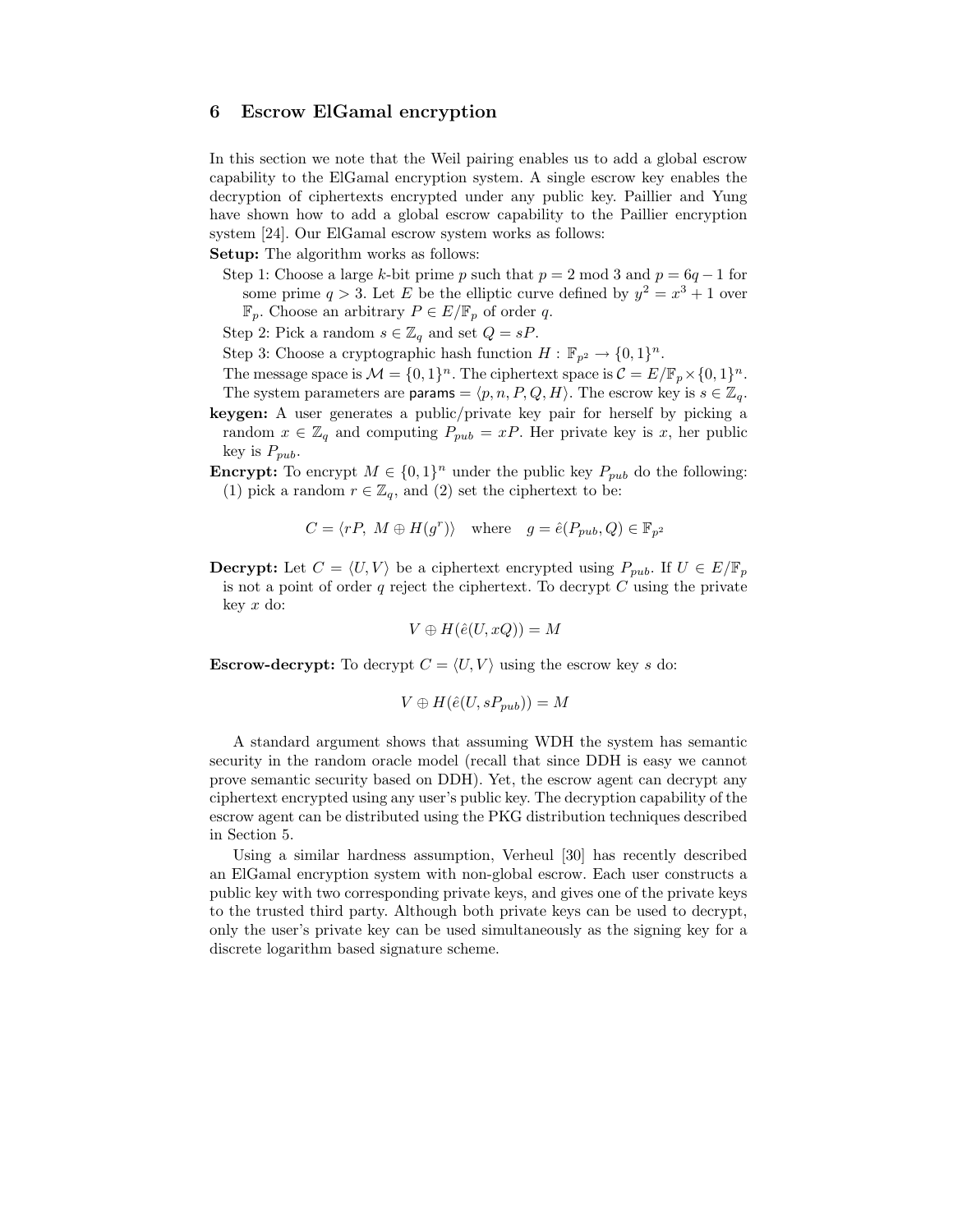### 7 Summary and open problems

We defined chosen ciphertext security for identity-based systems and proposed a fully functional IBE scheme. The scheme has chosen ciphertext security in the random oracle model assuming WDH, a natural analogue of the computational Diffie-Hellman problem. The WDH assumption deserves further study considering the powerful cryptosystems derived from it. For example, it could be interesting to see whether the techniques of [20] can be used to prove that the WDH assumption is equivalent to the discrete log assumption on the curve for certain primes p.

It is natural to try and build chosen ciphertext secure identity based systems that are secure under standard complexity assumptions (rather than the random oracle model). One might hope to use the techniques of Cramer-Shoup [6] to provide chosen ciphertext security based on DDH. Unfortunately, as mentioned in Section 2 the DDH assumption is false in the group of points on the curve E. However, a natural variant of DDH does seem to hold. In particular, the following two distributions appear to be computationally indistinguishable:  $\langle P, aP, bP, cP, abcP \rangle$  and  $\langle P, aP, bP, cP, rP \rangle$  where a, b, c, r are random in  $\mathbb{Z}_q$ . We refer to this assumption as WDDH. It is natural to ask whether there is a chosen ciphertext secure identity-based system strictly based on WDDH. Such a scheme would be the analogue of the Cramer-Shoup system.

### References

- 1. M. Bellare, A. Desai, D. Pointcheval, P. Rogaway, "Relations among notions of security for public-key encryption schemes", Proc. Crypto '98, pp. 26–45, 1998.
- 2. D. Boneh, M. Franklin, "Identity based encryption from the Weil pairing", Full version available at http://crypto.stanford.edu/ibe
- 3. D. Boneh, B. Lynn, H. Shacham, "Short signatures from the Weil pairing", manuscript.
- 4. M. Bellare, A. Boldyreva, S. Micali, "Public-key Encryption in a Multi-User Setting: Security Proofs and Improvements", Proc. Eurocrypt 2000, LNCS 1807, 2000.
- 5. J. Coron, "On the exact security of Full-Domain-Hash", Proc. of Crypto 2000.
- 6. R. Cramer and V. Shoup, "A practical public key cryptosystem provably secure against adaptive chosen ciphertext attack", in proc. Crypto '98, pp. 13–25.
- 7. Y. Desmedt and J. Quisquater, "Public-key systems based on the difficulty of tampering", Proc. Crypto '86, pp. 111-117, 1986.
- 8. G. Di Crescenzo, R. Ostrovsky, and S. Rajagopalan, "Conditional Oblivious Transfer and Timed-Release Encryption", Proc. of Eurocrypt '99.
- 9. D. Dolev, C. Dwork, M. Naor, "Non-malleable cryptography", SIAM J. of Computing, Vol. 30(2), pp. 391–437, 2000.
- 10. U. Feige, A. Fiat and A. Shamir, "Zero-knowledge proofs of identity", J. Cryptology, vol. 1, pp. 77–94, 1988.
- 11. A. Fiat and A. Shamir, "How to prove yourself: Practical solutions to identification and signature problems", Proc. Crypto '86, pp. 186–194, 1986.
- 12. E. Fujisaki and T. Okamoto, "Secure integration of asymmetric and symmetric encryption schemes", Proc. Crypto '99, pp. 537–554, 1999.